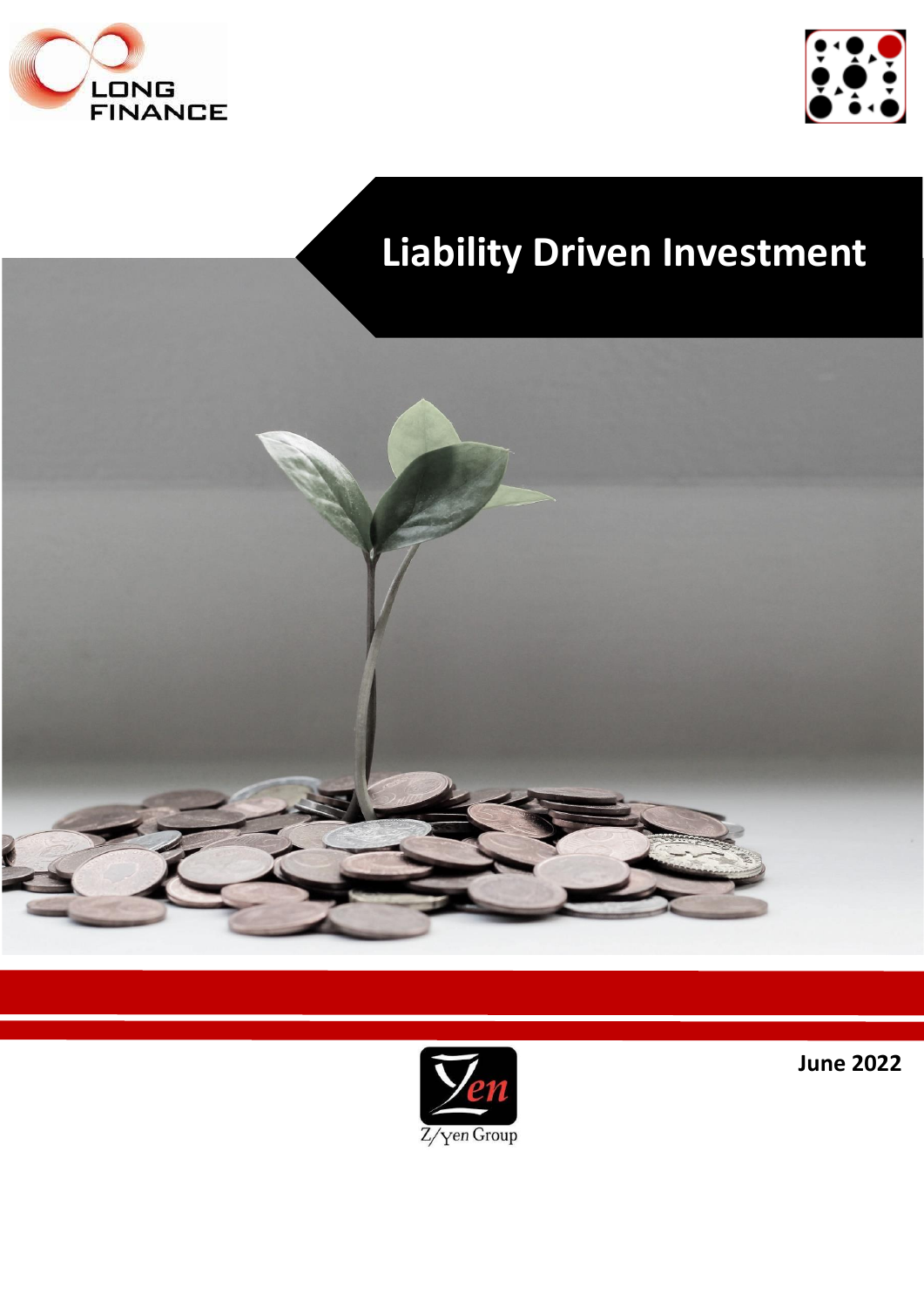



Liability Driven Investment June 2022

Authors

**Iain Clacher & Con Keating**

Editor

**Simon Mills**

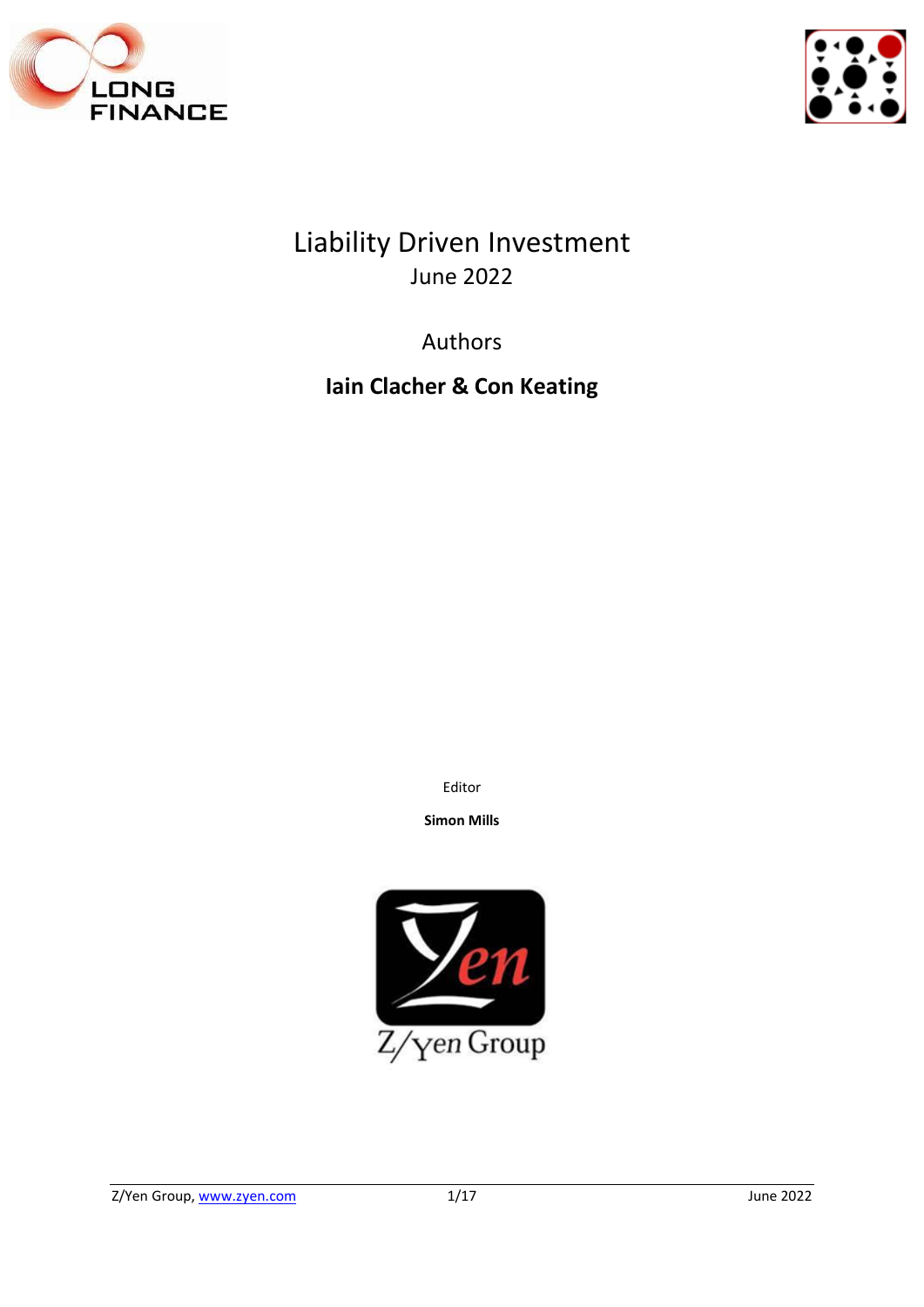#### **Introduction**

The purpose of a UK-defined benefit tax-approved pension scheme trust will be set out expressly in the terms of the trust deed (or can be deduced from the terms of the trust). But, in essence, the employer sets up such a trust to pay pensions for life to its employees and former employees on attaining retirement age. That is the trust which the trustee is to perform. The trust's activities are also limited to retirement benefit-related activities (broadly the provision of retirement benefits) by the Pensions Act 2004<sup>1</sup>.

Those pensions will be financed by employer contributions and, if applicable, employee contributions and, importantly, the investment return on those contributions. The lower the investment return, the higher the contributions or the lower the benefits.

The powers of the trustee, however widely drawn in the trust deed, must be exercised for that purpose and within that limitation. That leads on to the primary duty of a pension scheme trustee, in performing the trust, which is to pay pensions as and when they fall due. But, insofar as the employer has, under the terms of the trust deed, unwisely relinquished its dual key power (on agreeing valuation assumptions, contribution rates and recovery plans<sup>2</sup>) to the trustee, the trustee will also owe some duties to the employer. But this paper is not about trustee duties to the employer in such a situation.

Instead, we examine the focus, driven by a combination of the accounting standards applicable to employer accounts, financial economic theory and Pensions Regulator pro-active engagement, on the short-term solvency of schemes at each triennial or interim valuation. This has resulted in an excessive focus on variations or changes in scheme surpluses and deficits due to valuations; from this, we have seen the emergence of liability-driven investment (LDI) to manage these perceived "risks".

Ultimately, the objective of these strategies is to lower the variability of the valuation date solvency position, to manage valuation deficits or surpluses rather than the ability to pay pensions from cash flows as and when they fall

<sup>1</sup> Section 255

<sup>2</sup> Under Part 3 of the Pensions Act 2004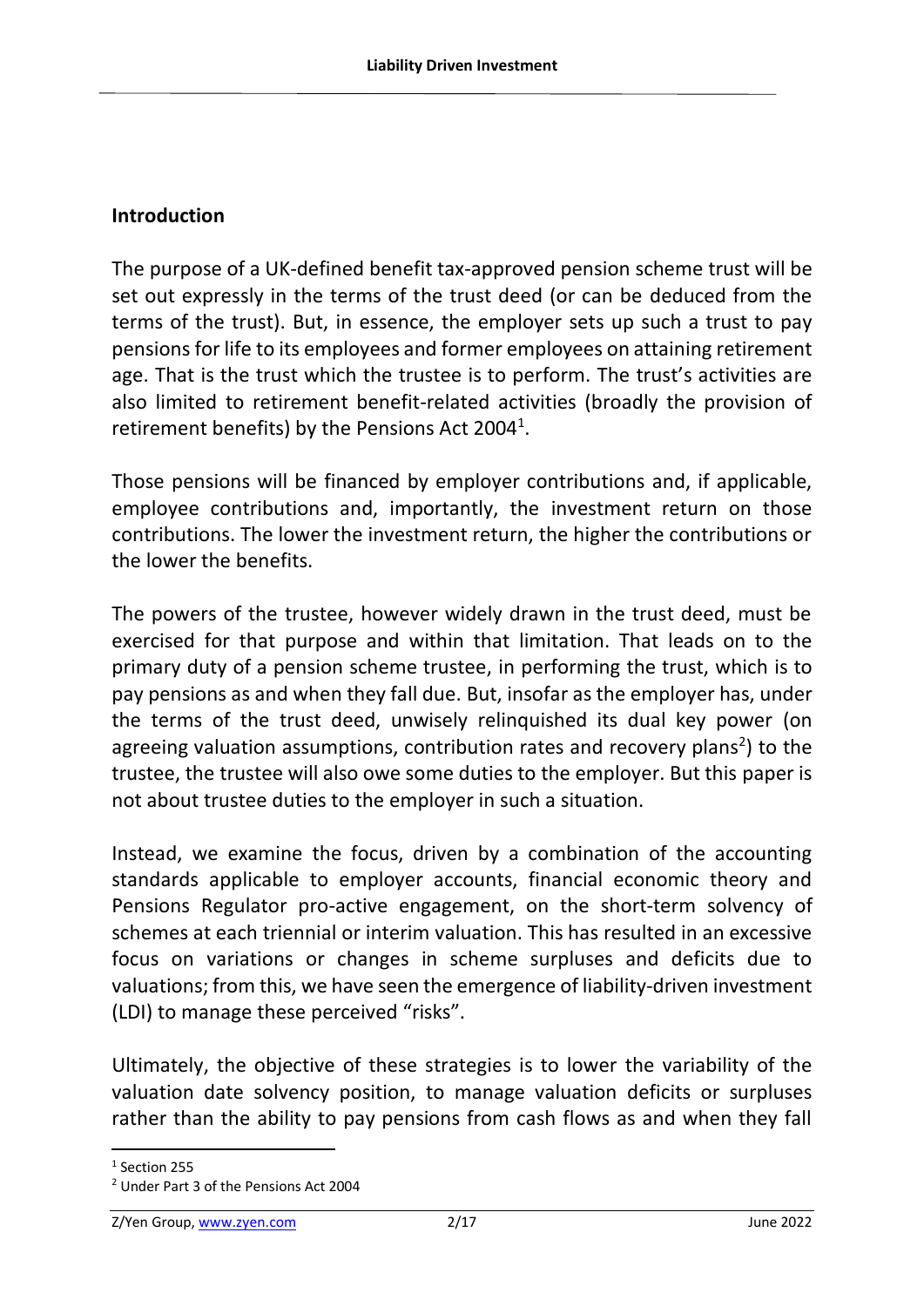due. The stated motivation, that this will reduce the impact of the scheme deficits or surpluses on the sponsor's accounts, is, and always was, weak. The sponsor may and must produce its own valuations in accordance with the prevailing corporate accounting standards, not the standards imposed by statute on DB pension schemes. Of course, the sponsor may choose to hedge the variability of these valuations and faces no constraints when doing so outside of the scheme.

We should also draw out an associated conflation. If the volatility of the market value of the scheme's assets as at valuation dates leads to deficits, those deficits lead to a recovery period to make good the deficit. The shorter the recovery period, the greater the pressure on the employer to pay deficit reduction contributions or to change future service benefits. That creates the feedback loop of seeking to reduce that outturn by hedging this risk, which, in turn, increases the cost of the benefit, which in turn leads to the outcome that the benefits become very poor value for money and are replaced, for future service, by money purchase benefits. In those money purchase benefits, the employee assumes investment risk and longevity risk and is given an annual statutory money purchase illustration which is based on a **best estimate** investment return assumption consistent, as required by regulations, with inflation of 2.5% pa and **gross** of expenses for the investment fund in question. By way of example, those used by the USS in 2021 for its default lifestyle funds are Growth Fund: 4.77% pa, Moderate Growth: 4.15% pa, and Cautious Growth Fund: 3.38% pa- more here: [https://www.uss.co.uk/-/media/project/ussmainsite/files/for](https://www.uss.co.uk/-/media/project/ussmainsite/files/for-members/misc/assumptions-document.pdf)[members/misc/assumptions-document.pdf.](https://www.uss.co.uk/-/media/project/ussmainsite/files/for-members/misc/assumptions-document.pdf) In contrast, the 'prudent' discount rate used in the valuation of the DB benefits of the USS as of  $31<sup>st</sup>$  March 2020, based on an inflation assumption of RPI of 2.8% pa/CPI of 2.1% pa, and a prudent investment return (**net** of investment management expenses) was 3.45% pa on the pre-retirement portfolio and 1.7% pa (i.e. a negative return after inflation) on the post-retirement portfolio<sup>3</sup>.

It could be said that we have here the perfect illustration of Goodhart's Law<sup>4</sup> where the goal of providing the highest pension for the lowest cost with a high level of certainty has, in consequence of the accounting standards and the way the flexibility built into the statutory funding regime under Part 3 of the Pensions Act 2004, been interpreted by the Pensions Regulator and by some trustees and

<sup>3</sup> [https://www.uss.co.uk/-/media/project/ussmainsite/files/about-us/our-valuation/actuarial-valuation--](https://www.uss.co.uk/-/media/project/ussmainsite/files/about-us/our-valuation/actuarial-valuation---march-2020.pdf?rev=e3a0d251ee6945d7b0b1e8611a5fef83) [march-2020.pdf?rev=e3a0d251ee6945d7b0b1e8611a5fef83](https://www.uss.co.uk/-/media/project/ussmainsite/files/about-us/our-valuation/actuarial-valuation---march-2020.pdf?rev=e3a0d251ee6945d7b0b1e8611a5fef83) . The investment return assumptions are the sum of the gilt yield assumption of 0.7% and the assumed return above the gilt yield assumption. <sup>4</sup> [https://en.wikipedia.org/wiki/Goodhart%27s\\_law](https://en.wikipedia.org/wiki/Goodhart%27s_law)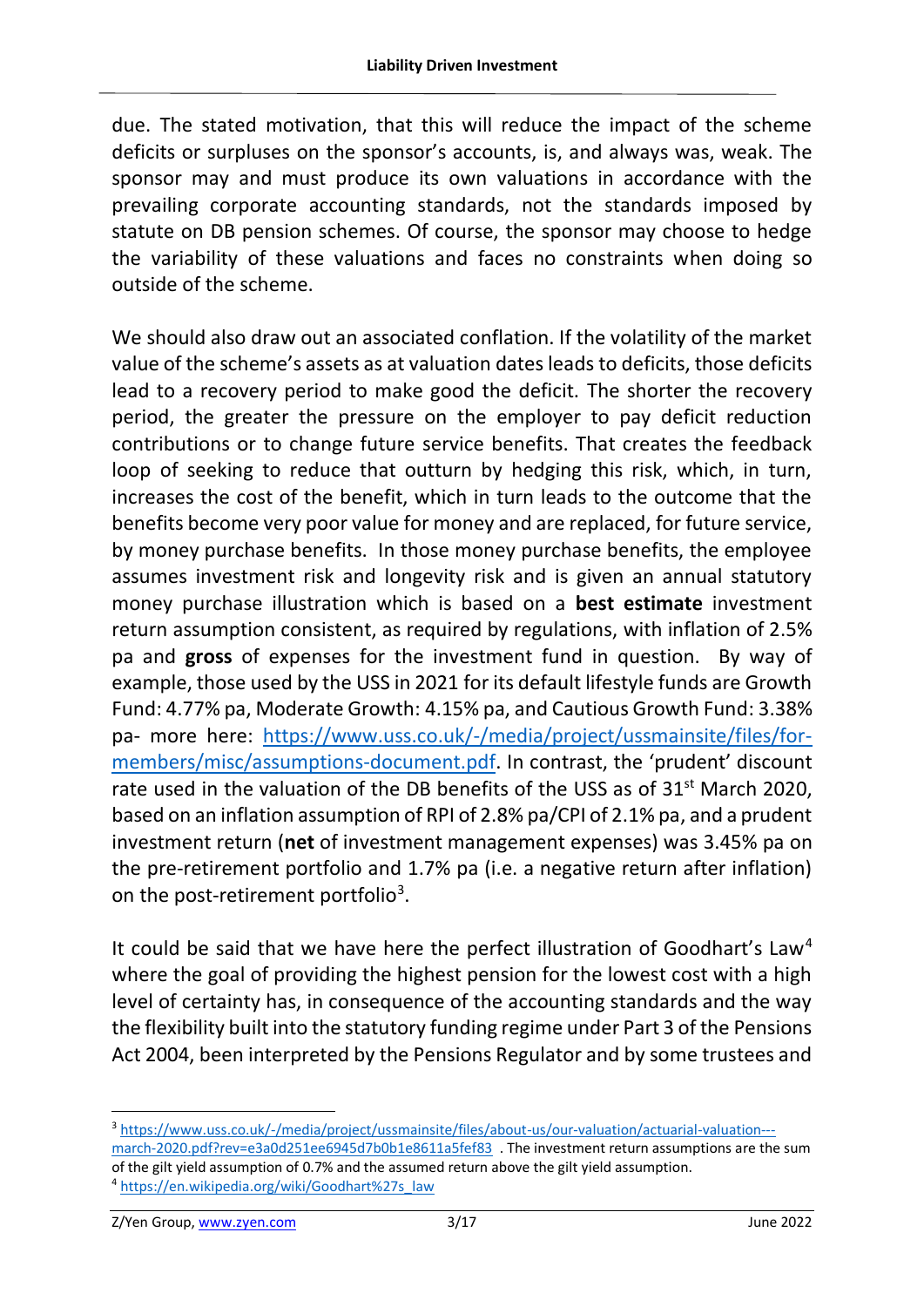their advisers, leading to the provision of the lowest pension at the highest cost in pursuit of the goal of avoiding deficits at valuation dates.

It should also be recognised that the risk management of the solvency position is not the same as the risk management of the pensions ultimately payable and may even have negative effects on the probability of fulfilling the trustee's primary duty, the payment of pensions when due. It is our contention that, unless these LDI strategy activities contribute to the fulfilment of the primary duty of the DB pension scheme – the payment of pensions when due, they carry a very real legal risk. That risk is of the trustee (and its LDI manager) being in breach of statutory restrictions on the use of derivatives and, in connection with using the repo market to obtain cash to post as collateral, on borrowing. There is also the further legal risk of buying index-linked gilts for asset-liability matching purposes if they do not achieve this matching, and more concerning still, if these index-linked gilts are bought at a price which locks into a guaranteed loss in real terms.<sup>5</sup> This raises the issue of a potential breach of the prudent person rule and a potential breach of trust.

Given these potential risks, below we examine the principal elements of these strategies and their implementation using conventional or index-linked gilts or derivatives, and we explain how these risks could arise and crystallise.

There are three elements to most LDI strategies: the 'hedging' of discount rates, the 'hedging' of inflation, and the use of leverage.

# **Hedging of discount rates**

For pensions hedging discount rates is irrelevant; they are not a factor in determining the amount or timing of any pension benefits. The use, therefore, of 'hedging' instruments, gilts or swaps, cannot be for the risk management of the payment of pensions.

Here, the "risk" being hedged against is of falling discount rates; it consists effectively of buying a fixed income conventional gilt, "going long" at the prevailing market price. This locks in gains should rates decline and losses should they rise. The Pensions Regulator has noted that schemes which were 'hedged'

<sup>5</sup> You may as well give the money to the members now rather than save it up and pay out less in inflation adjusted terms than you put in. Such an exercise of the trustees' investment powers is intentionally destroying value on a grand scale.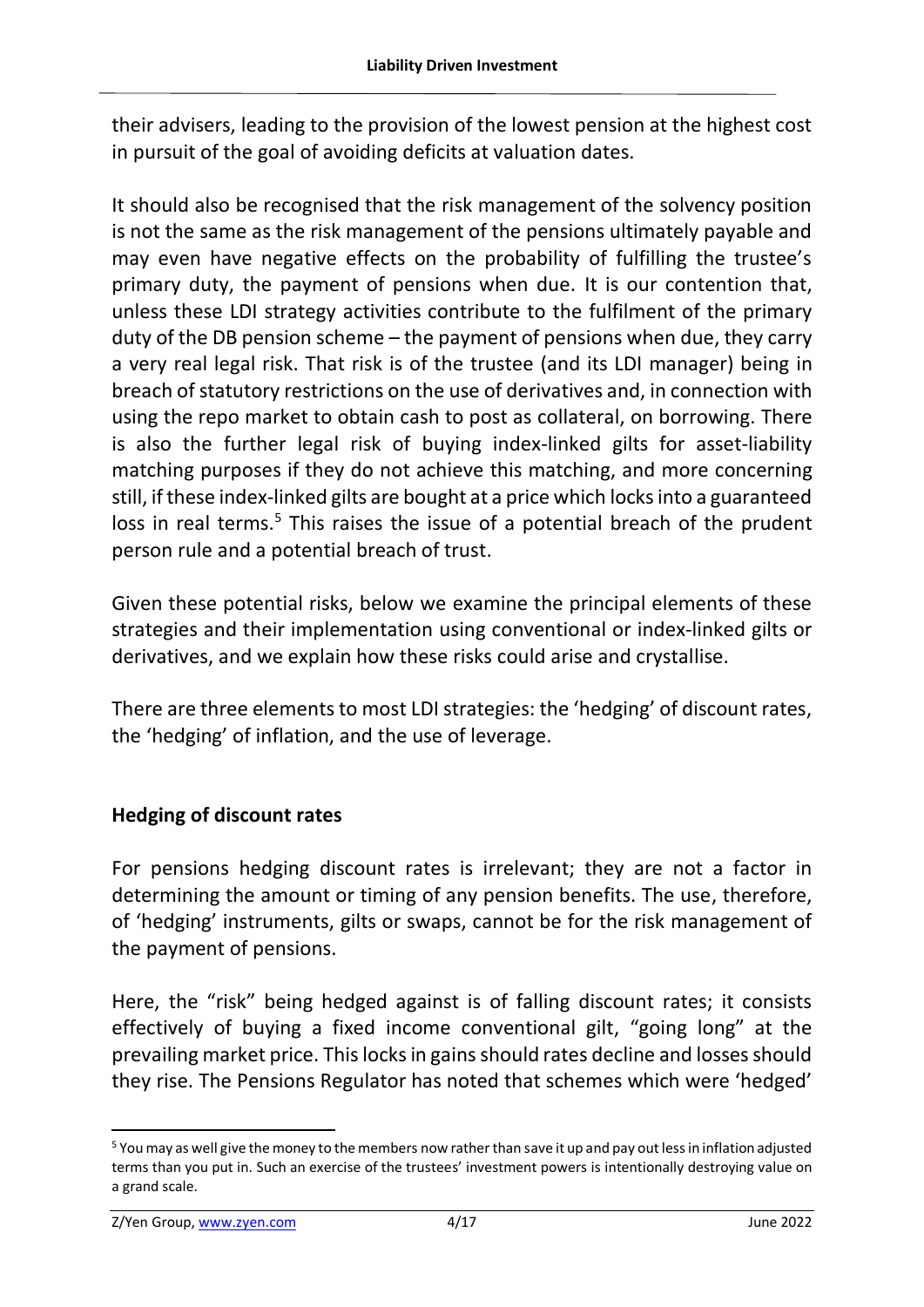have produced higher returns over the period in question than those which were not (unfortunately, apparently in support of the practice). This higher return is hardly surprising when the secular decline we have experienced over the past 40 years in interest rates, particularly with QE, is considered. However, it should raise an immediate concern. A 'hedge' should not produce such gains and such higher returns – you do not expect to profit from hedging, and it is a concern that The Pensions Regulator implies that hedging is profitable. Since the nadir of gilt yields in the summer of 2020, the increase in gilt yields since should have produced very substantial investment losses for the schemes 'hedged'. We examine this proposition empirically below.

# *Some Empirical Evidence on Leverage and Derivatives Usage*

In December 2019 the Pensions Regulator published a survey-based study on the extent of derivatives and leverage usage by UK DB pension funds. This had been commissioned, in part, because the Bank of England was concerned that the extent of the use of derivatives and leverage by pension funds might have systemic significance for financial stability. The traditional view of DB pension schemes was that the long-term nature of their operations made them stabilisers of the financial system. The study was of responses from 137 large schemes, out of a total of 328 approached; in a sense, the respondents were self-selected. The characteristics of these schemes raise doubts as to the survey's representativeness and generalisability. For example, the respondents may well have been those schemes making most use of these strategies and instruments. The schemes were asked to declare data as of the 30th of June 2019. At this time, 34% of scheme assets were reported as being of this type. Investment consultants or LDI/Fiduciary Investment managers either completed or were consulted in the process of compiling the data for most schemes (62% and 63% respectively).

Schemes reported an average funding level of 96.5% on a technical provisions basis. These schemes reported total gross assets of £697 billion. Of these, there were £202.8 billion of ILGs and £78.7 billion of conventional government bonds, of which £47.4 and £17.1 billion were financed by repo borrowing. (we discuss later in this paper whether this is lawful). The notional value of derivatives held was £520.6 billion , of these £216 billion were interest rate swaps and £86.2 billion were inflation swaps. The present value of these derivatives, at that time, was surprisingly small; the listing of scheme assets shows an "other non-cash" item, which would include the value of derivatives held, of just £42.4 billion.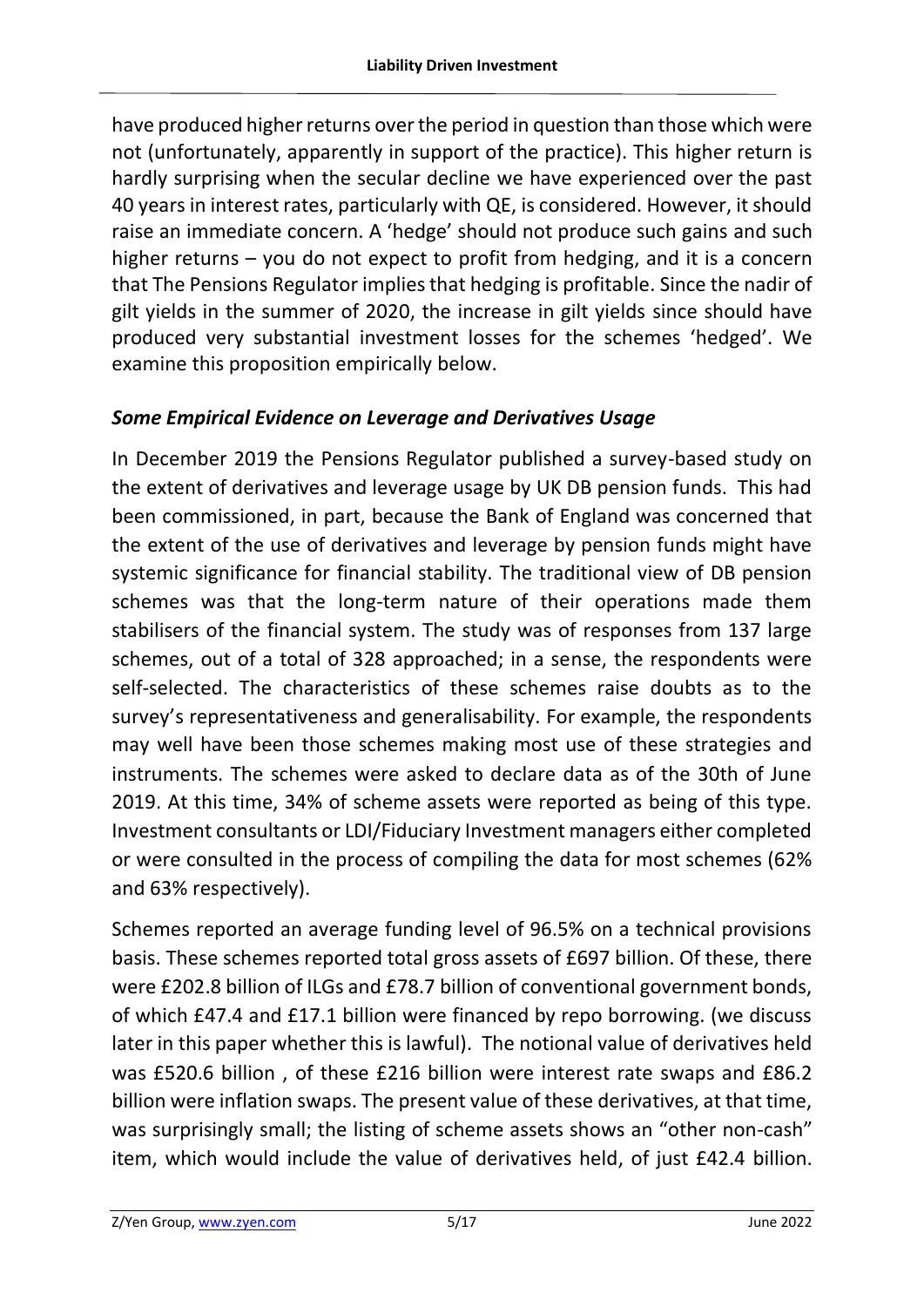Another analysis provided a fair value, under FRS102, for all derivatives of £6.6 billion. We find this surprisingly low, given the low gilt yields and high ILG prices prevailing at that time.

The net assets of the reporting schemes appear to have been around £620 billion, some 41% of the estimate of the total net assets of all DB schemes, which was circa £1,500 billion. By most accounts, a large but non-random sample.

The survey reports some leverage limits, lying in the range of 1 - 7 times. We believe these should in fact be described as gearing ratios. We would also note that they do not reconcile with the fact that the notional amount of these derivatives is £520 billion which has a net market value of £6.6 billion by one analysis, and a maximum of £42.4 billion if all other non-cash items were derivatives – these are leverage ratios of between 12 and 78 times.

The study reports that £314 billion of the derivatives reference LIBOR; with repo exposures added to this, the total assets exposed to rising LIBOR rates is £378 billion. In the period since June 2019, six-month LIBOR has risen by 1.31% which leads to an increase in debt service cost of £4.95 billion. This is significant, as the total annual cash flow cost of the pensions paid by these schemes is some £21 billion annually.

While it is not possible to estimate the current position of these schemes due to the lack of information and data on interim developments, there is anecdotal suggestion, and some consultant survey evidence, of increasing use of leverage, LDI and 'hedging' over this period. However, we may consider an exercise in comparative statistics, that is, we may consider the performance of those historic allocations if they had been unchanged, but today's prices and yields applied.

Over the period from June 30th 2019 to May 1st, 2022, world equities have risen by 18%, an increase of £13.5 billion in value. The discount rate (20-year gilt yield) has risen from 1.49% to 2.15%, an increase of 12.2% in discount function terms, leading to a fall in liabilities of £78 billion.

Over this period, index-linked gilts have fallen by 10.2% leading to declines in those asset values of £21 billion for securities and £9 billion for inflation derivatives. Conventional gilts would have fallen by a proportion similar to that of liabilities, a decline of £9.5 billion, and interest rate derivatives a decline of £26.3 billion. That suggests collateral calls totalling £35 billion, slightly over 150% of the cash demands on schemes needed to pay pensions. The other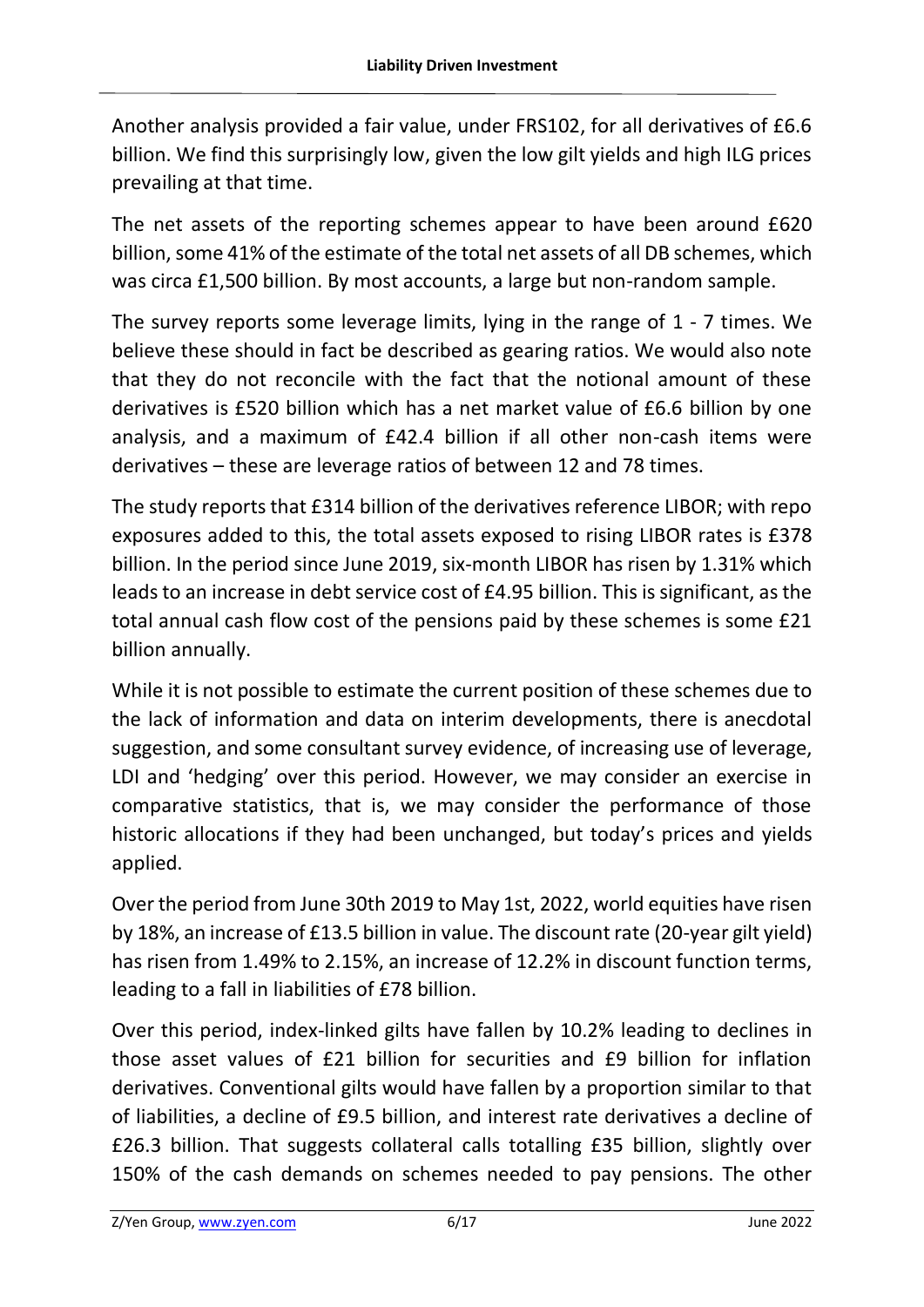conventional fixed interest instruments held, being shorter in duration, would have suffered losses of the order of £11.8 billion. In total these investment losses match the decline in present value of liabilities, leaving the scheme better off only by the equity gain £13.5 billion (101% funded). Had the scheme not hedged and operated a 60/40 balanced portfolio, it would have been £117 billion better off (117% funded) – a huge, missed opportunity.

These reporting schemes would conventionally be considered to have been 59% hedged against the interest rate sensitivity of their liabilities based upon the reported averages. With consultant surveys reporting interest coverage among schemes ranging from less than 10% to greater than 100%, the scope for disparate performance, including outright net losses, is extreme.

# **Hedging of inflation**

In contrast to interest rate "risk", inflation is a determinant of the pensions ultimately payable, albeit usually in a limited price format, with increases in pensions commonly limited to 2.5% or 5%. The most commonly used 'hedge' instruments are index-linked gilts (ILGs), and less commonly inflation swaps. There is the possibility of a significant mismatch between the inflation obligations of DB schemes and ILGs; ILGs can produce negative results when deflation applies while DB schemes have a floor during periods of deflation of zero per cent. However, either or both ILGs and swaps could be validly used in the risk management of pensions, in pursuit of the trustee's primary duty.

The first problem with both of these approaches lies in their "breakeven" yields. Recently, these have been in the range from 4.6% for short maturities to 3.5% for the longest maturities. If experienced inflation proves to be higher than these rates, the scheme will gain, if lower it will experience losses. This means that inflation exposures below these values will not be as well covered by the ILG as by the conventional gilt of equivalent duration.

Suppose one of these breakeven rates, say 4.6%, proves to be the rate of inflation, those pensions indexed at 2.5% would not receive any offset from the ILG or swap, and those pensions limited at 5% would be uprated by price inflation, say 4.6%, but there would be no offsetting gain from the ILG or swap. Inflation would need to be higher for the ILG or swap to deliver a (nominal) return in excess of its conventional cost.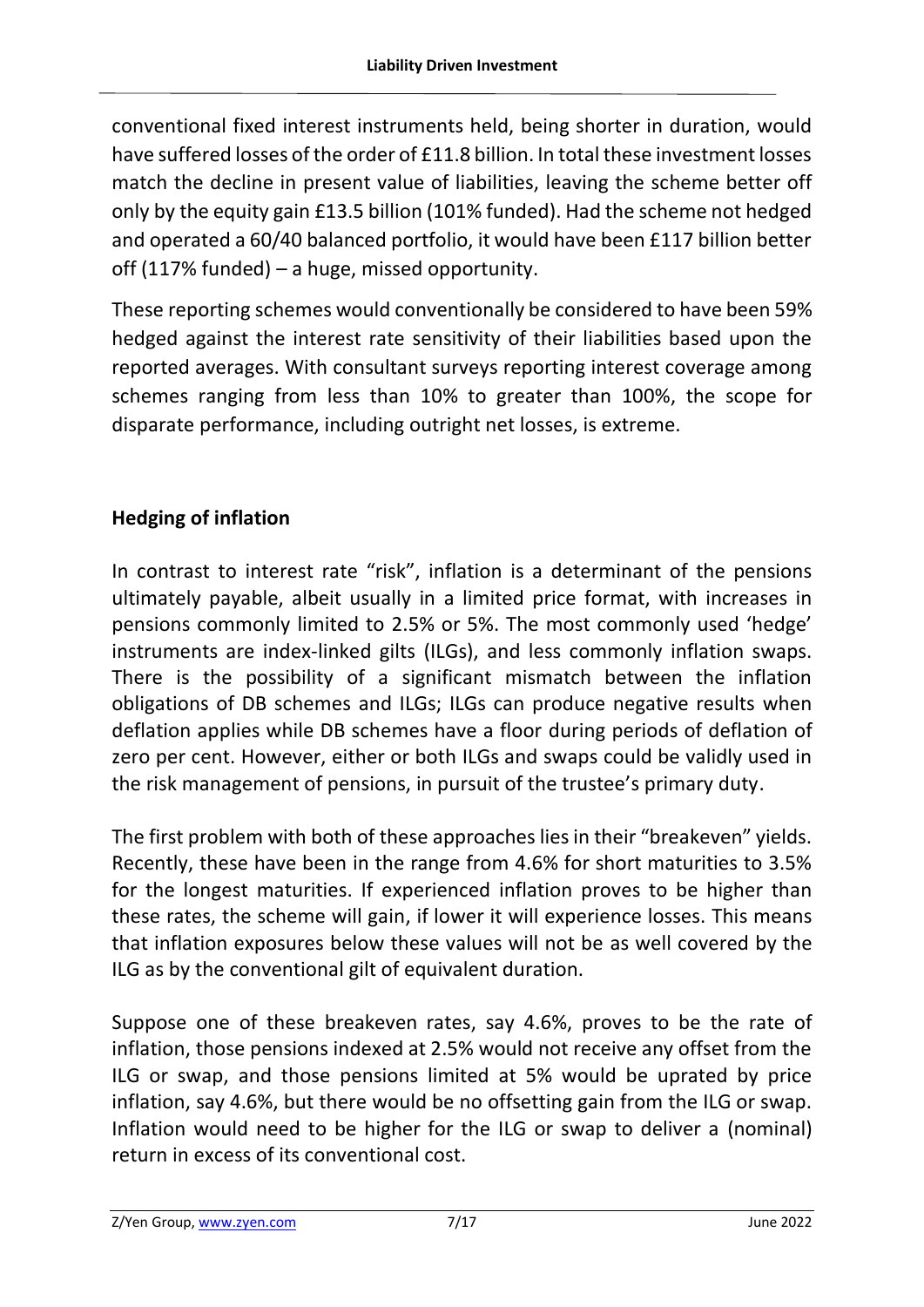There are further problems with ILGs, with respect to their extremely high variability, both absolutely and relative to price inflation. Descriptive statistics for the return distributions of a selection of ILGs and the Retail Price Index are shown in Table 1

*Table 1: Annualised Volatility of Selected ILGs and Retail Prices Index April 2017 – April 2022*

| <b>Returns</b> | 2029    | 2036    | 2044    | 2056    | 2068  | <b>RPI</b> |
|----------------|---------|---------|---------|---------|-------|------------|
| Volatility     | 6.8%    | 11.1%   | 15.6%   | 23.5%   | 31.4% | 1.6%       |
| Maximum        | 2.7%    | 4.1%    | 6.5%    | 10.4%   | 14.1% | 1.4%       |
|                |         |         |         |         |       |            |
| Minimum        | $-2.5%$ | $-5.0%$ | $-7.2%$ | $-9.9%$ | 12.7% | $-0.9%$    |

The figures shown above are the maximum and minimum *daily* returns for the ILGs and the *monthly* returns for RPI. The volatility of these securities makes them singularly inappropriate as 'hedging' instruments for retail price inflation. Their use will import volatility into the fund and scheme valuations.

There is no defence arising from the cumulative returns. Table 2 shows the fiveyear cumulative return from a selection of ILGs and RPI over the same 2017- 2022 period'

For completeness, we note that pension scheme increase indexation may be based on RPI or CPI and that index-linked gilts will move from RPI to CPIH from 2030. This may increase or reduce basis risk, depending on the scheme benefit design. But it does not detract from the main thrust of our argument.

*Table 2: Five-year Cumulative Returns from a Selection of ILGs and RPI April 2017 – April 2022*

|            | 2029    | 2036     | 2044      | 2056                      | 2068 | <b>RPI</b> |
|------------|---------|----------|-----------|---------------------------|------|------------|
| Cumulative |         |          |           |                           |      |            |
| Return     | $-3.7%$ | $-3.9\%$ | $ -7.4\%$ | $ -13.6\% $ -17.1% 20.20% |      |            |

We also show in Figure 1 the evolution of cumulative values for these ILGs and the RPI.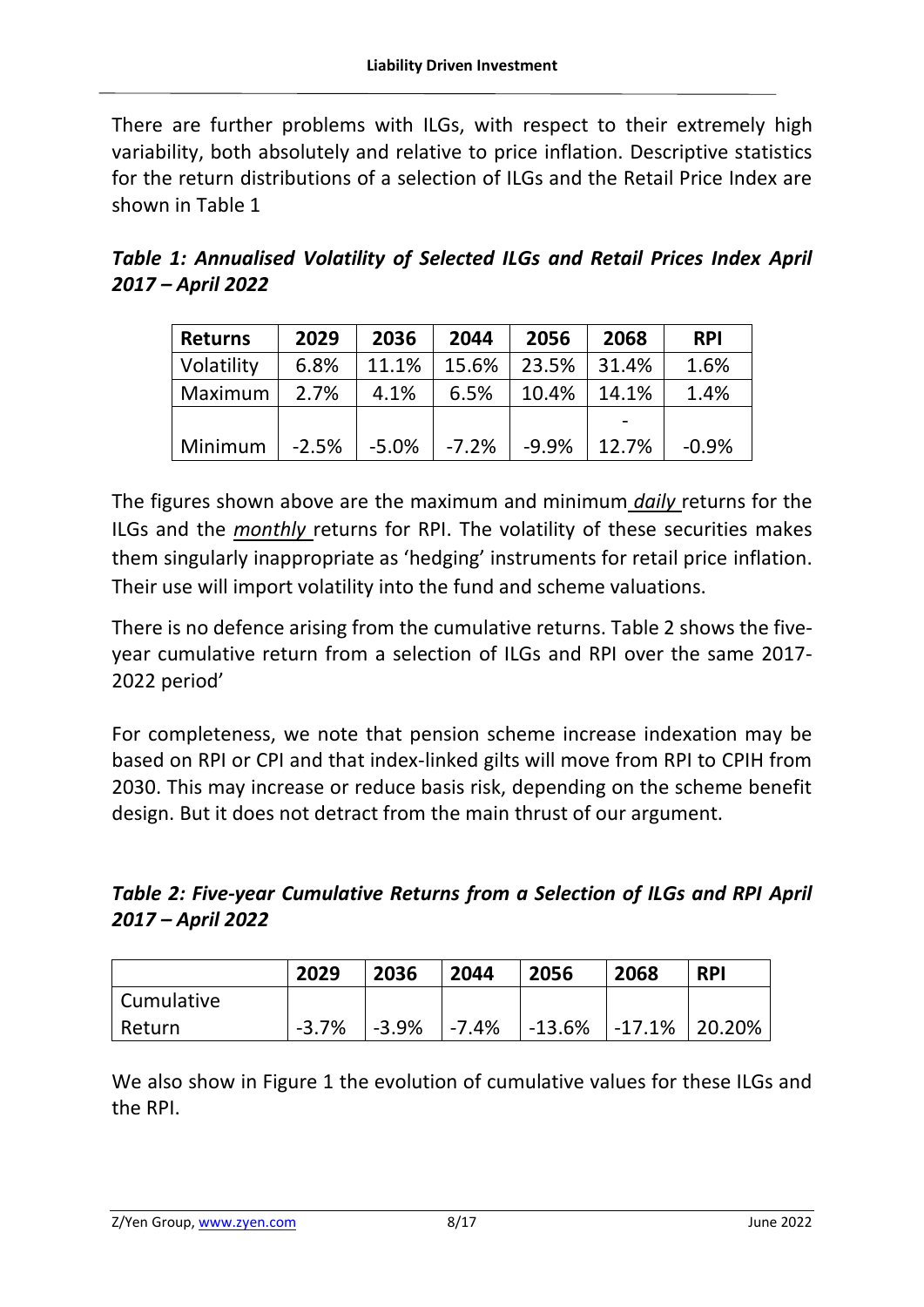

*Figure 1: Cumulative Values for ILGs and RPI April 2017 – April 2022*

While it is obvious from Figure 1 that ILGs really do not reproduce the behaviour of the Retail Price Index, the number of occasions where it was above RPI is perhaps informative. Table 3 shows the proportion of time that the cumulative performance of ILGs was above the cumulative performance of the Retail Price Index, and confirms their unsuitability as hedging instruments.

# *Table 3: Proportion of Time in Period 2017-2022 when ILG Cumulative Returns were above RPI*

|                                                      | 2029 2036 2044 2056 2068 |  |  |
|------------------------------------------------------|--------------------------|--|--|
| Outperforming   1.8%   16.8%   22.9%   31.3%   37.4% |                          |  |  |

The real return expected to be earned by holding an ILG to maturity has declined markedly over the decades, and these are now negative, that is a buyer is expecting to receive less than inflation. This is illustrated in Figure 2, which uses throughout, for comparability, an expected inflation rate of 2.5% pa. This is a clear result of substantial demand and limited government issuance.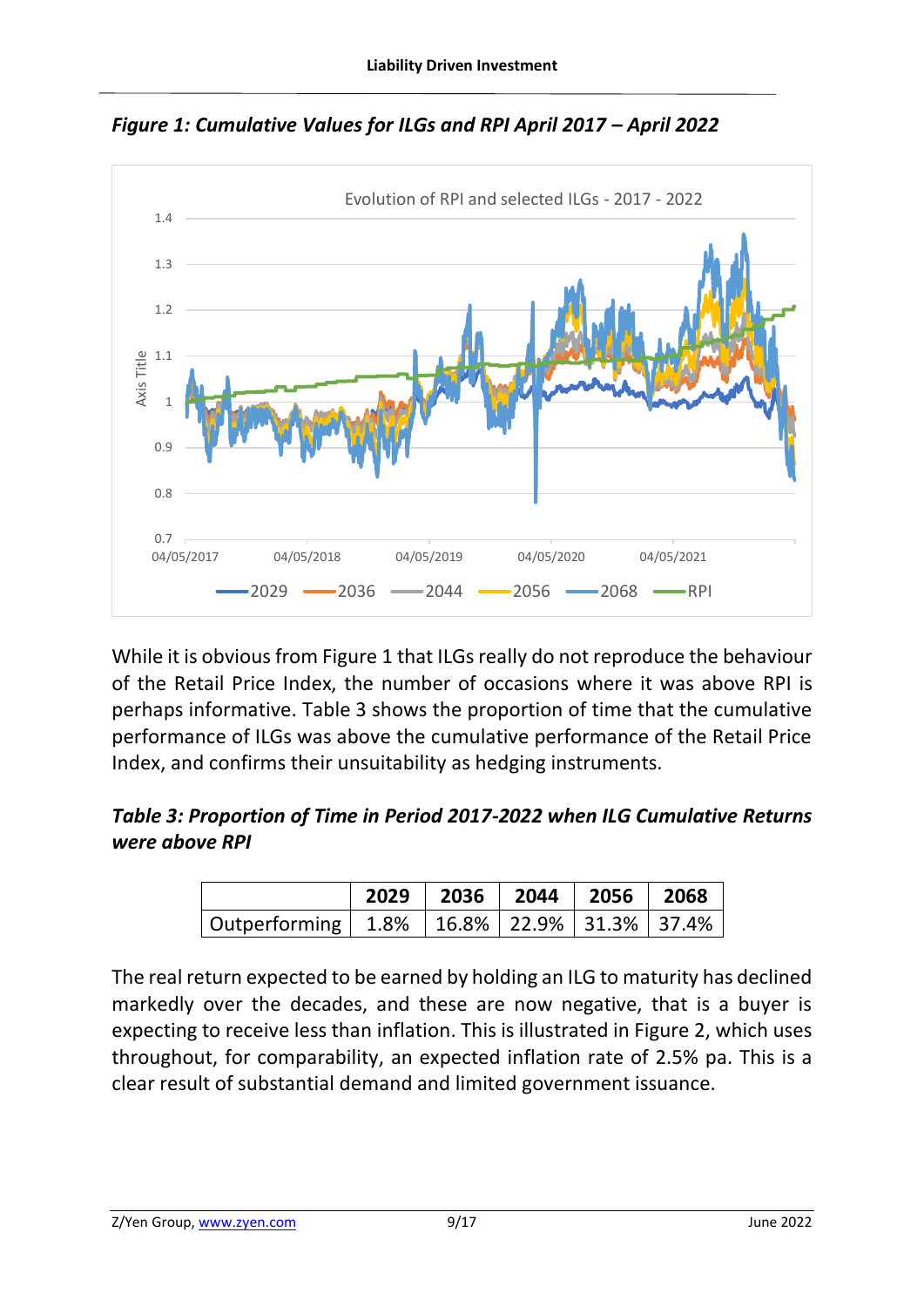



We appreciate that 'hindsight investing' is not the correct test for evaluating a breach of the prudent person rule. But, observed outturns do raise the question as to whether the prudent person rule was correctly applied at the outset when the strategy of acquiring ILGs to hedge inflation in respect of capped inflationlinked pension increases was set. Moreover, buying more Index-Linked Gilts at negative real returns must raise further questions over why a prudent person would invest in such assets, knowing, ex-ante, that the real returns are guaranteed to be negative.

We cannot comment in general on inflation-linked derivatives as hedging instruments as their suitability is a matter of specific contract design and pricing. It is certainly possible to design contracts which do effectively hedge the inflation exposures of the schemes indexed pension obligations.

But there remain two concerns: are derivatives hedging the discount rate permitted and does this directly or indirectly involve leverage? In addition, there is, of course, a basis risk between inflation derivatives and inflation-indexed securities. With inflation protection demand far broader and larger than its supply, inflation swaps tend to run at a premium to linkers, and at various points a substantial premium at that. It is all too easy to think of derivatives as 'unlimited' in availability, but in practice, swap desks need to hedge inflation too. They need ILGs or corporate linkers or flows from utilities or something linked to inflation to be able to print more inflation swaps at 'fair' levels.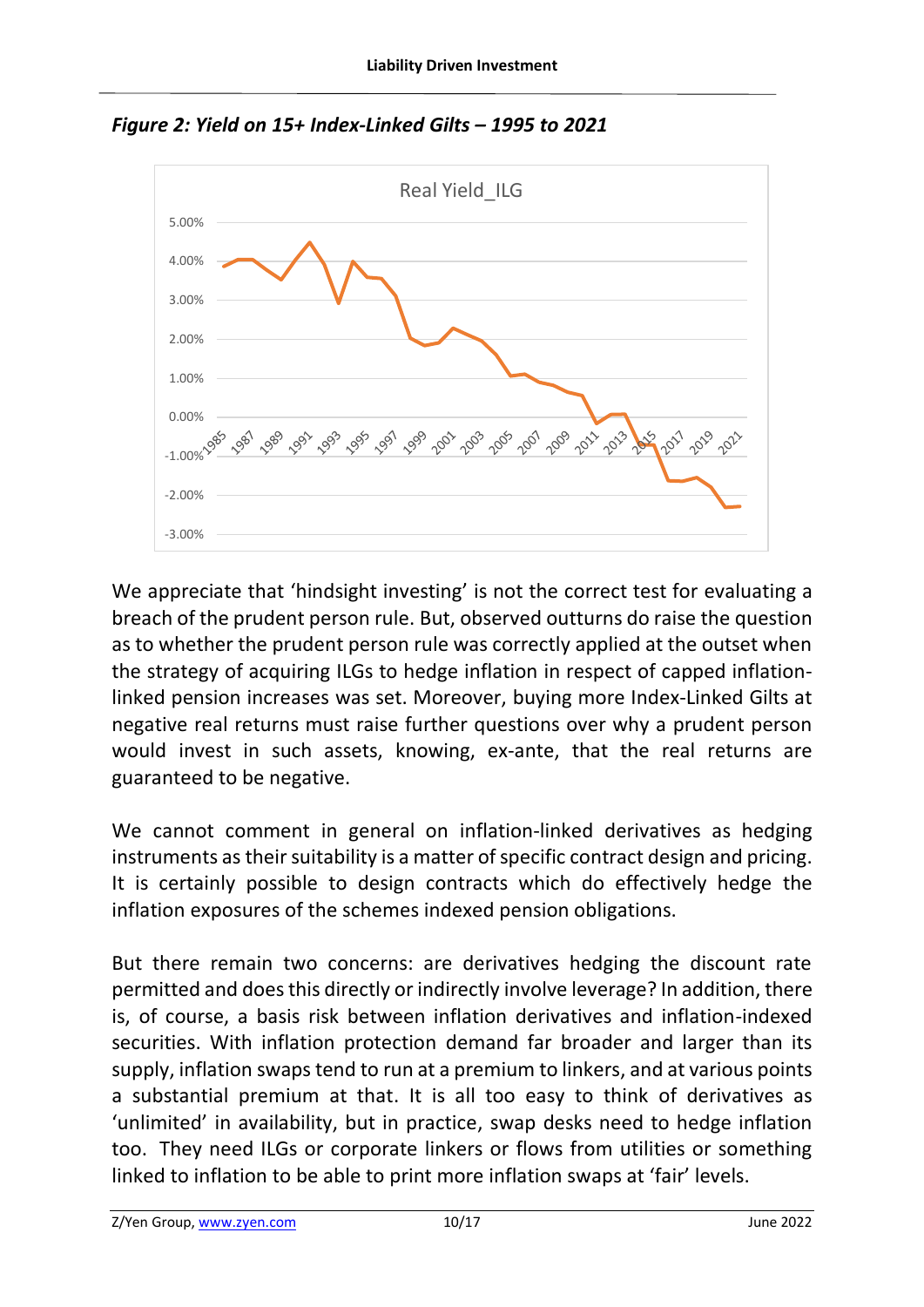#### **The Use of Leverage**

As we move to consider leverage, we must first consider the statutory legal position. Despite Brexit, the IORP Directive II Article 19 still applies, and it says that pension funds:

- may only use derivatives for efficient portfolio management purposes or for *investment* risk reduction purposes, and
- may only borrow for temporary liquidity purposes.

The Occupational Pension Schemes (Investment) Regulations 2005, as amended, transposed the IORP Directive I Article 18 requirements (now reborn in the IORP II Directive Article 19) into UK domestic law via Regulation 4 and Regulation 5. Reg 4 states: Investment in derivative instruments may be made only in so far as they—

- (a) contribute to a reduction of risks; or
- (b) facilitate efficient portfolio management (including the reduction of cost or the generation of additional capital or income with an acceptable level of risk).

Note that, when interpreting UK regulations transposing EU Directives, the courts are still required, notwithstanding Brexit, to apply a purposive interpretative approach to give effect to the purpose of the directive (and not a literal interpretation) unless Parliament legislates in the future for a different approach. On this basis, while Reg 4 omits the word "investment" before risks, emphasised in the IORP II extract above, why would a court not, unless such future legislation is made, read that word in, given that is how the regulations are required to be interpreted?

Hedging interest rates through the purchase of derivatives to avoid a deficit at a triennial valuation date is not being done for the purpose of reducing investment risk. It is not being done for long-term investment purposes to enable the pension fund to pay pensions as and when they fall due. Hedging interest rates is being undertaken to deal with the alternative objective of not showing or reducing a deficit at a triennial valuation date while increasing the cost to the pension fund and ultimately the sponsoring employer of paying pensions as and when they fall due. They are not an attempt at generating additional capital or income. We note the alternative argument that preventing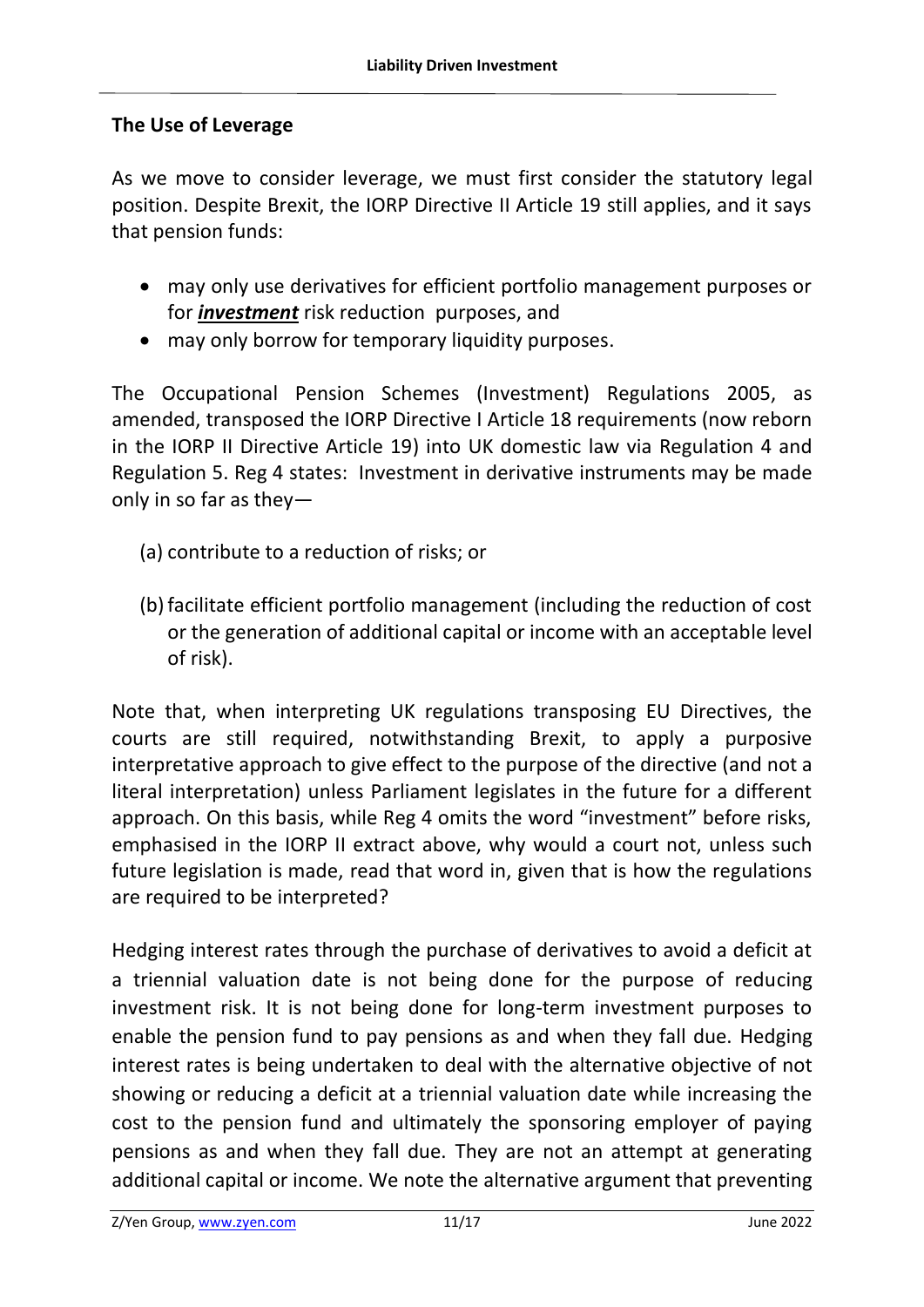a valuation deficit avoids a recovery period and deficit make up contributions by the employer and hence justifies that hedging from the employer's perspective. But this is not about reduction of investment risk or about facilitating efficient portfolio management through using derivatives. To be clear, hedging of interest rates by buying gilts, is not using derivatives and our point on Reg 4 does not relate to buying gilts (but see below if those gilt purchases are financed with repos). There is a separate point, outside the scope of this paper, as to whether buying gilts to hedge the valuation date discount rate variability is the exercise of the trustee's investment power for its proper purpose of providing pensions when they become due.

Given the very long-term time horizons of pension funds, which are operating on a going concern basis, the only certainty of the valuation assumptions is that they will be wrong. So, a hedging strategy to hedge a discount rate that will be wrong is not obviously prudent. For further discussion of discount rates and accounting standards and the logic holes in deriving a discount rate from the yield on bonds see: "Does IAS 19 (Accounting for pension costs) meet the criteria for its adoption and retention including the legal requirement of being conducive to the public good?". 6

Furthermore. where the motivation for a set of 'hedging' actions is to offset pensions variations as at a valuation date by hedging the valuation discount rate, these actions would, as noted above, fail to satisfy the alternative permitted use of derivatives to facilitate efficient portfolio management.

There is an additional issue that also arises. Some pension funds have derivatives hedges in effect for amounts in excess of their liabilities' exposure, as has been reported in numerous consultant surveys. The December 2019 report prepared for the Pensions Regulator "DB Pension Scheme Leverage and Liquidity Survey"<sup>7</sup> provides much insight into scheme practices. See Box 1 above.

Apart from being a use of derivatives for a purpose outside that, it would appear, permitted under the IORP Directive (and Reg 4 on, we would argue its correct interpretation), this introduces leverage and often substantial leverage into the pension fund. Despite these concerns, there are many schemes hedging interest rates, inflation, and leveraging their asset portfolios as outlined in the December

<sup>&</sup>lt;sup>6</sup> Available from[: https://fsclub.zyen.com/media/documents/Public\\_good\\_FINAL\\_Con\\_Keating.pdf](https://fsclub.zyen.com/media/documents/Public_good_FINAL_Con_Keating.pdf)

<sup>7</sup> [https://www.thepensionsregulator.gov.uk/-/media/thepensionsregulator/files/import/pdf/db-pension](https://www.thepensionsregulator.gov.uk/-/media/thepensionsregulator/files/import/pdf/db-pension-scheme-leverage-and-liquidity-survey.ashx)[scheme-leverage-and-liquidity-survey.ashx](https://www.thepensionsregulator.gov.uk/-/media/thepensionsregulator/files/import/pdf/db-pension-scheme-leverage-and-liquidity-survey.ashx) .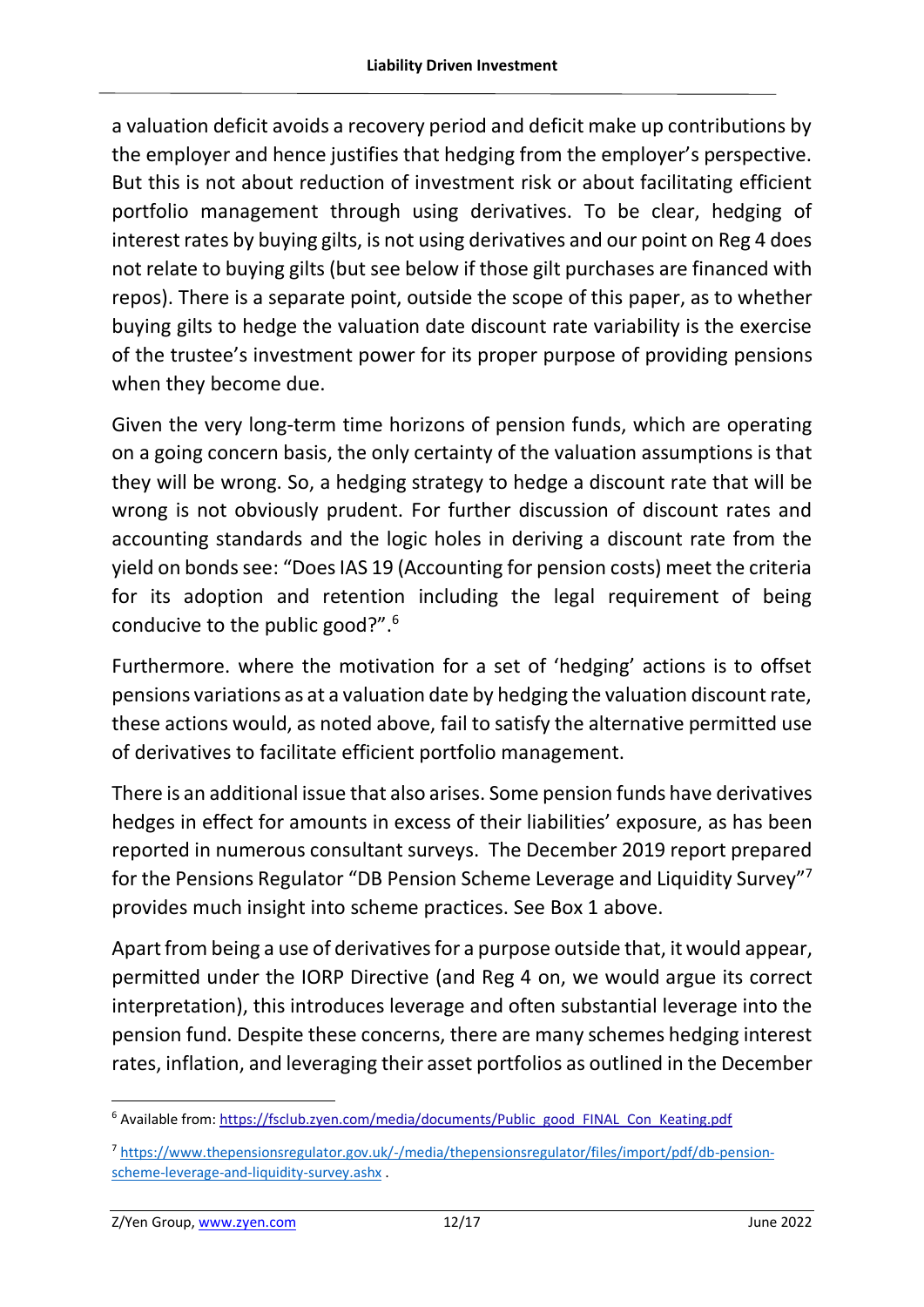2019 report. Indeed, the Pensions Regulator appears actively to encourage this behaviour in its proactive engagement with trustees when they are setting the scheme valuation assumptions.

Because this discount hedging approach is a common practice, does not in itself, lead to the conclusion that it is free of legal risk for pension fund trustees and their LDI managers. Take the example of another derivatives scenario, that of Hammersmith and Fulham<sup>8</sup>, which went wrong, and the legal chickens came home to roost. So as interest rates rise and more and more collateral has to be posted, this raises the question: will there be a major pension fund failure? Moreover, if there is, who will the courts hold liable - the LDI manager, the consultants, the trustees, or the counterparty? As interest rates rise, will this commonly adopted strategy be shown to be, or become generally accepted as being, based on a false premise?

There is a further legal pitfall as to how cash for posting collateral or purchasing gilts is raised. We explain this next: the prohibition on borrowing in Investment Regulation 5 is clear:

*(1) Except as provided in paragraph (2), the trustees of a trust scheme, … must not borrow money, …, where the borrowing is liable to be repaid, …, out of the assets of the scheme.*

And the second paragraph simply exempts temporary borrowing for liquidity purposes:

*(2) Paragraph (1) does not preclude borrowing made only for the purpose of providing liquidity for the scheme and on a temporary basis.*

But what is borrowing? Is a literal meaning to be used, as in borrowing cash from the bank, or is a purposive meaning i.e. anything that amounts to borrowing in economic terms, the better interpretation? (See Box 1) Given the objective of this provision in the IORP Directive is to protect the pension fund and its members, a purposive meaning would appear to be the better interpretation.

<sup>8</sup> [https://en.wikipedia.org/wiki/Hazell\\_v\\_Hammersmith\\_and\\_Fulham\\_LBC](https://en.wikipedia.org/wiki/Hazell_v_Hammersmith_and_Fulham_LBC)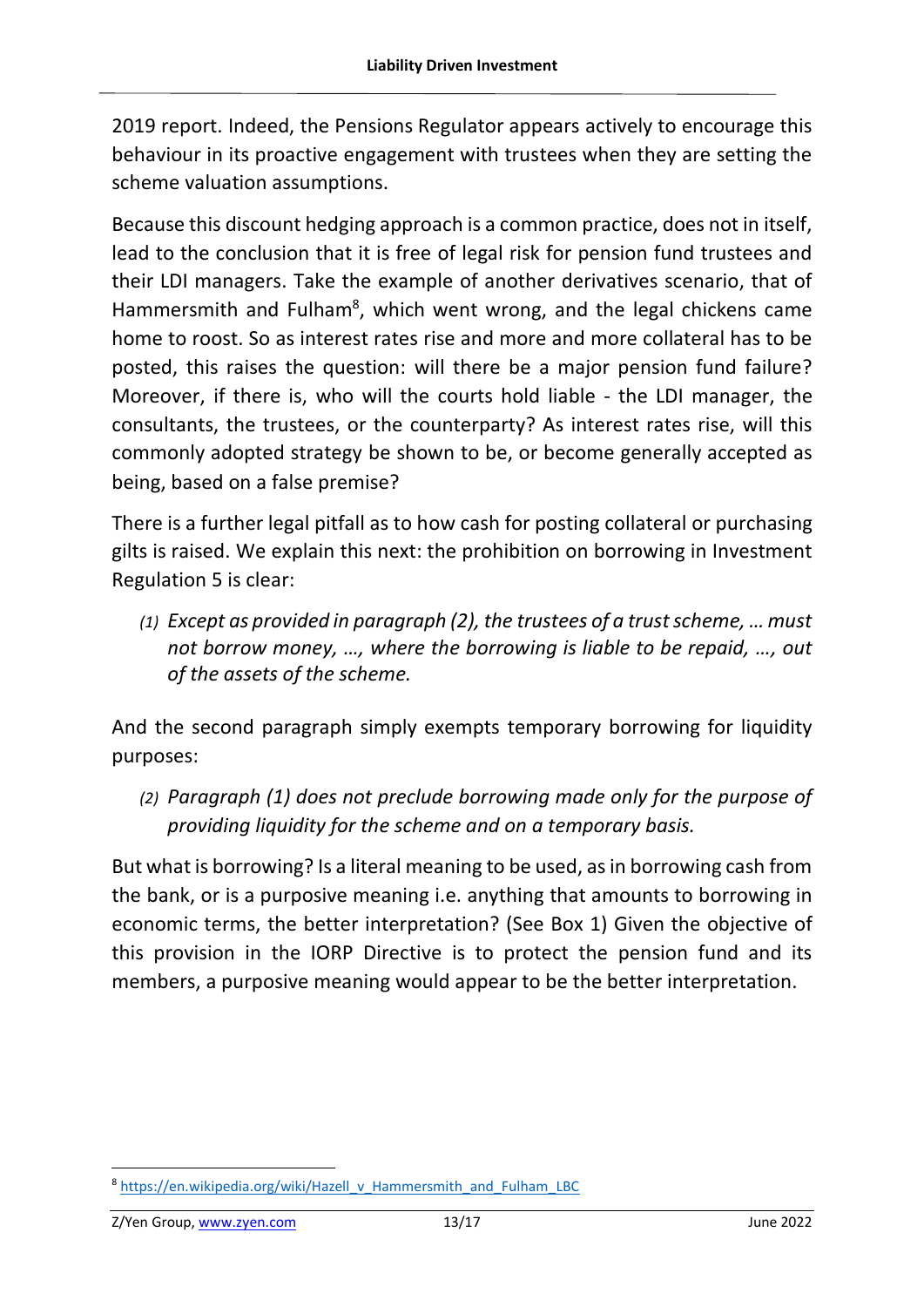## *Box 1: Forms of Borrowing.*

There are several ways in which schemes may borrow. This may take the form of borrowing from the scheme's bank, but this appears to have little use other than in some short-term overdraft arrangements. It appears that no scheme has borrowed or indeed even tried to borrow by the issuance of public or private notes or bonds. In our opinion, this would be such a clear breach of the prohibition on borrowing that it would not pass investor due diligence scrutiny.

But, on a literal analysis, there is a way in which a pension scheme may borrow in economic terms through the use of 'repos'. These are the sale of a security, usually a gilt, along with a commitment to repurchase this at a fixed future date (eg 3 months) at a fixed price. This amounts to borrowing of the net sale proceeds. It is, in economic terms, borrowing regardless of the use to which these funds are put.

So, the next question is whether such borrowing is for temporary liquidity purposes. The regular rolling of repos leads to the answer that this is not a temporary borrowing. Therefore, if the repo transaction is classified as borrowing and rolled regularly, it is borrowing in breach of Reg 4.

So, 3 or 6-month Gilt Repos entered into by the pension fund's LDI manager to raise cash to post collateral on out-of-the-money swaps or to buy long-dated gilts, where the repos are rolled over regularly, have the look and feel of borrowing in economic terms, and more fundamentally, the regular rolling over of those repos leads to the conclusion that this borrowing is not temporary. Throw a distressed pension fund into the mix and decide which side you would rather be on in court! Lehman Bros and Repo 105 come to mind.<sup>9</sup>

# **Conclusion**

There are different considerations where the investment strategy is aimed at matching cash flows of pensions as they are to be paid with cash flows from the scheme's assets. However, in the light of the above, it is, perhaps, a brave (in the Yes Minister sense) trustee board that decides to increase its hedging of the discount rate to be used at future valuations given the potential legal risks. There is the non-trivial potential liability of the trustee's LDI manager. And

<sup>9</sup> <https://blogs.harvard.edu/michaellaw/2014/01/29/lehman-brothers-repo-105-recap/>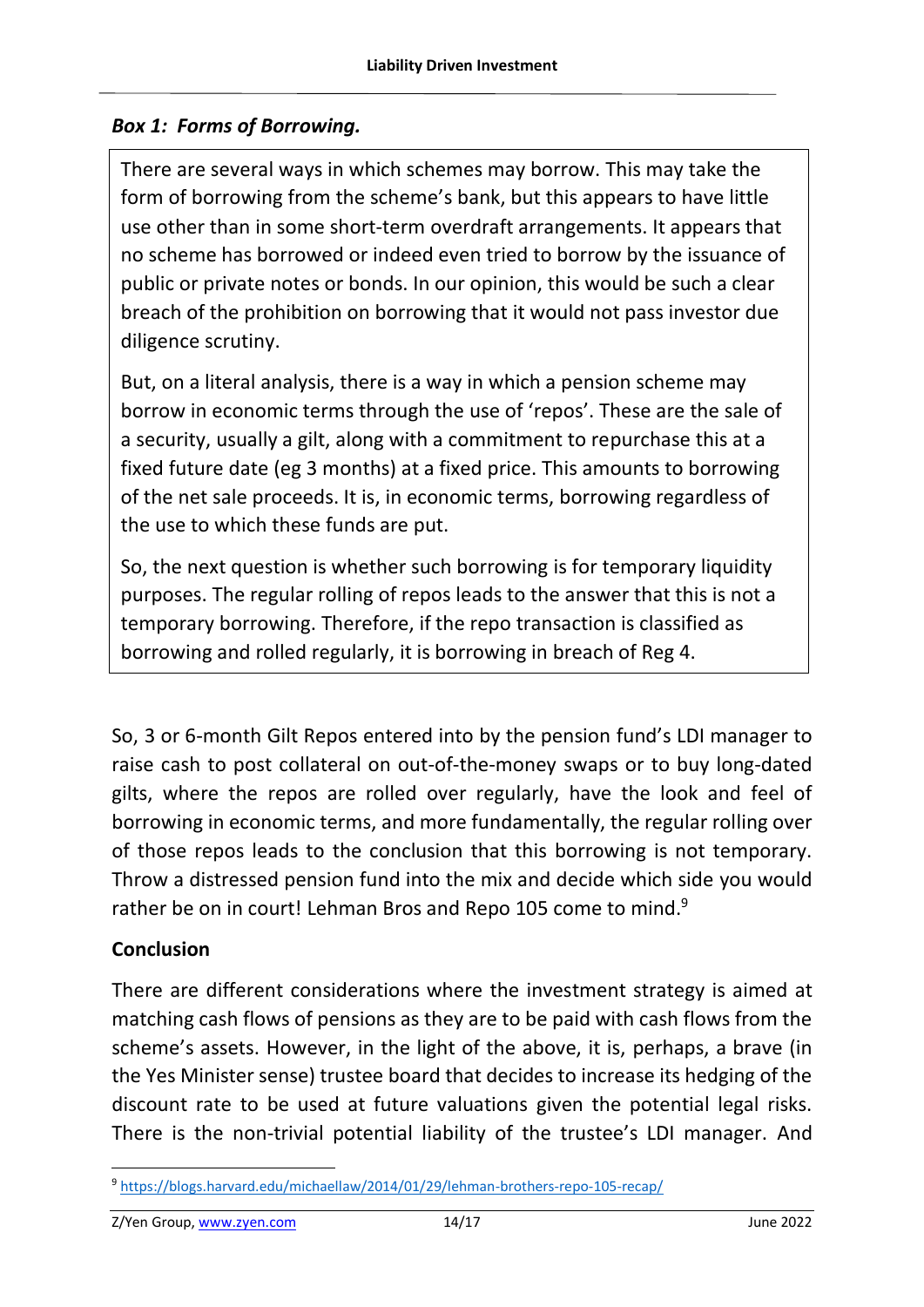trustee boards that approved these strategies may wish to re-evaluate the advice they received as to the cost of hedging the wrong thing.

HM Treasury may also want to take an interest given the cost to the tax-payer of the tax relief on additional contributions flowing from this strategy and the diversion of patient long-term capital into gilts settled at T+1.

Trustee boards should be looking at the level of repo transactions engaged in by their LDI manager for the scheme and reviewing, with their legal advisers, the extent of their compliance with Reg 4 and whether they have reporting obligations to the Pensions Regulator. And the LDI manager may wish to consider the extent of its legal liability.